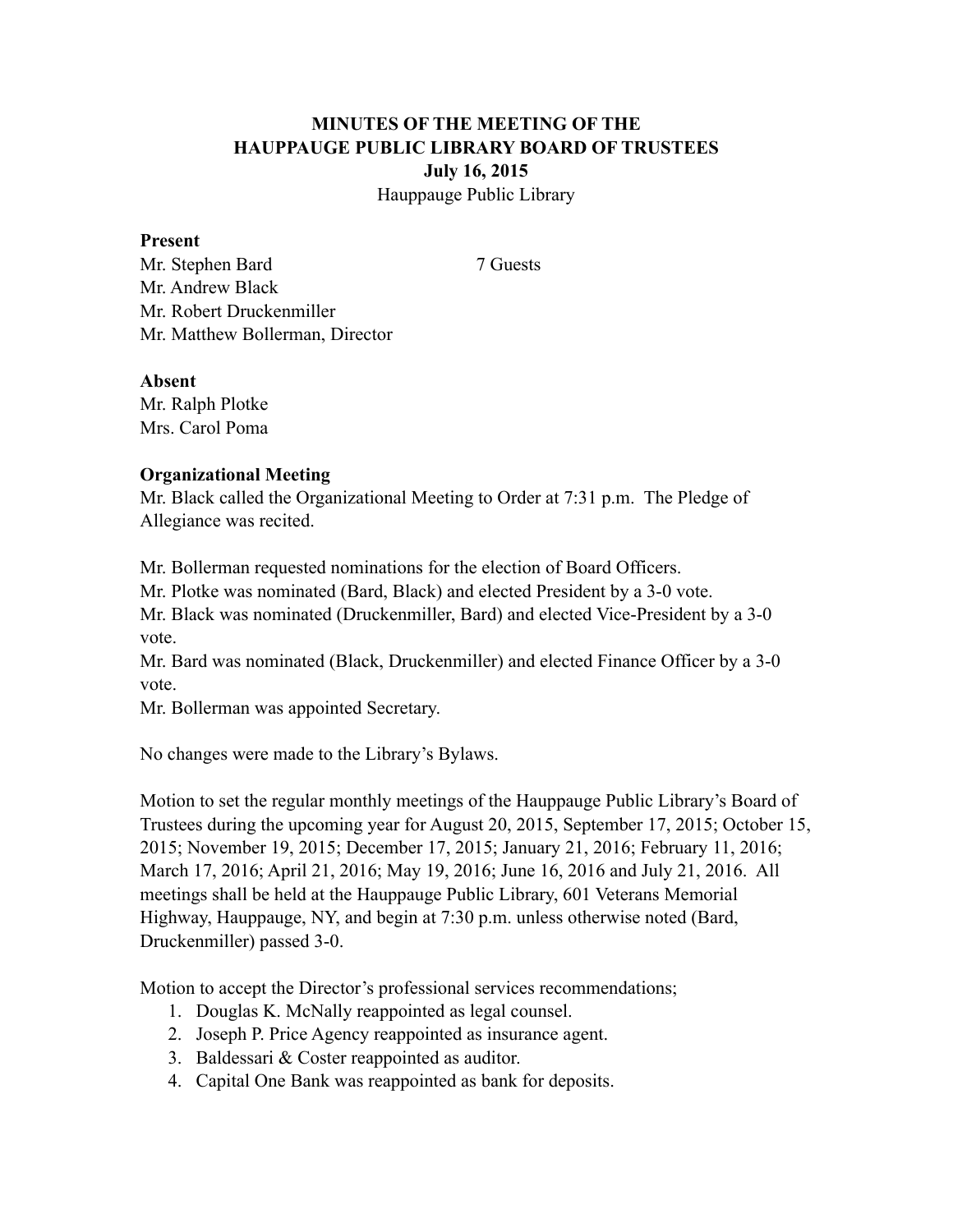### **July 16, 2015 Minutes (Page Two)**

5. Smithtown Messenger and Islip Bulletin were appointed as newspapers for public notice (Bard. Druckenmiller) passed 3-0.

Motion by Bard, second by Druckenmiller, that petty cash funds be established as follows for FY 2015-2016

| <b>TITLE</b> | <b>CUSTODIAN</b>                  | <b>AMOUNT</b> |
|--------------|-----------------------------------|---------------|
| Library      | Matthew Bollerman & Deepa Chandra | \$150.00      |

Motion to adjourn the Organizational Meeting at 7:38 p.m. (Druckenmiller, Bard) passed 3-0.

## **Regular Meeting**

A presentation by Justin Shoulson was held. Mr. Shoulson, as part of his requirements for his Eagle Scout award, built five guitars for the Library's use. He brought them tonight and asked the Board receive them. The Board thanked Justin for the five guitars, five amps, cases, stand, strings, picks and other miscellaneous items.

Motion to accept the Minutes of the June 18, 2015 Regular Board Meeting (Bard, Druckenmiller) passed 3-0.

# **Treasurer's Report**

The Director reviewed the reports with the Board. Motion to accept the July 16, 2015 operating warrant \$201,830.91 (Bard, Druckenmiller) passed 3-0.

Motion to accept the July 16, 2015 capital warrant \$552 (Bard, Druckenmiller) passed 3-0.

# **Correspondence**

A letter was received from a patron regarding the library collection and management practices. The Board reviewed a draft response and asked the Director to send it after reviewing it with applicable staff.

### **Director's Report**

The Director shared answers from to the questions raised at the June 18 Board meeting. These were approved to be distributed on our web site and any other method the Director saw fit. The Director shared some initial work on available properties in the District. Another realtor will be contacted to help in the search. Four staff members are approved to attend the 2015 New York Library Association Conference in Lake Placid, New York.